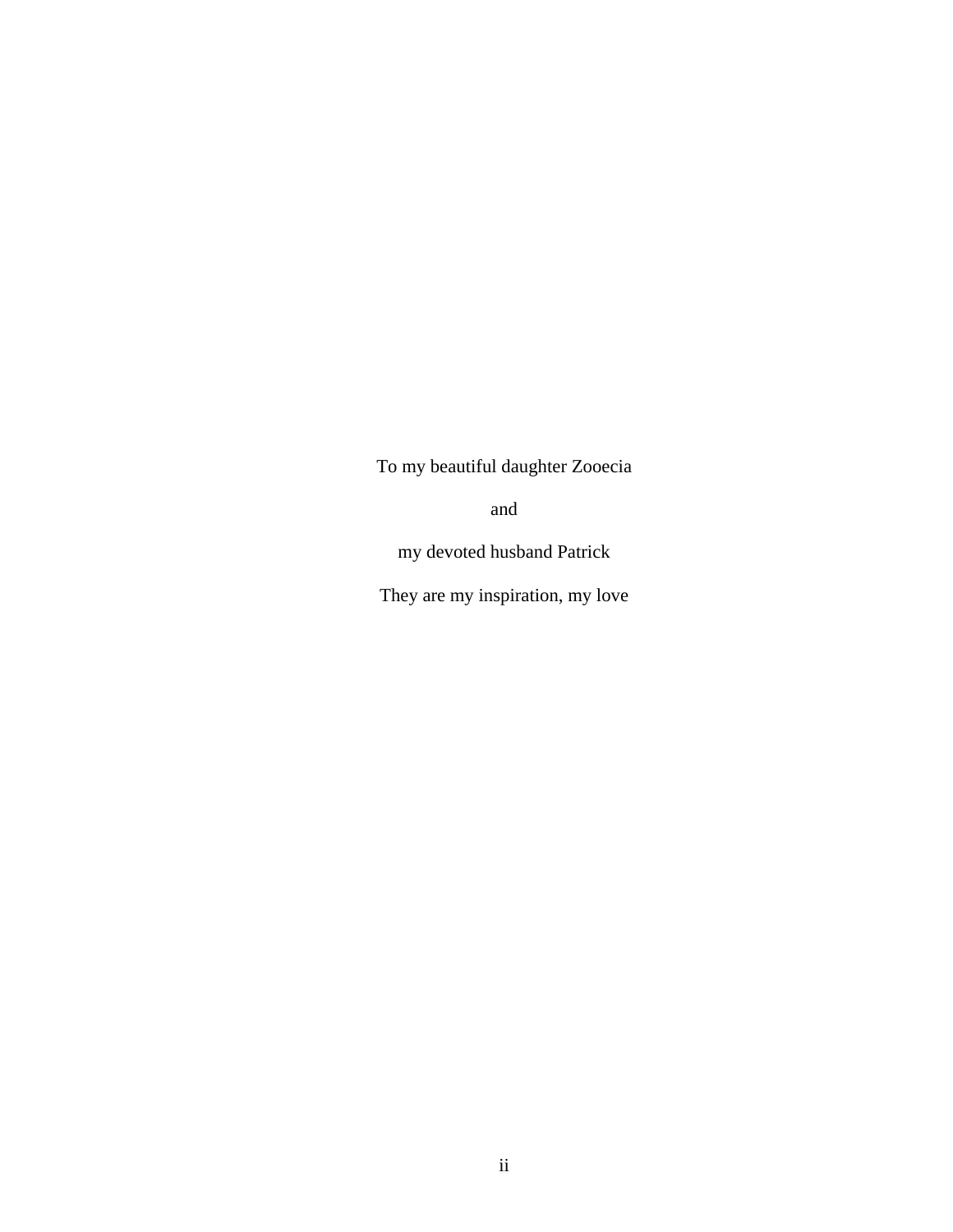## ACKNOWLEDGEMENTS

 This work would not be possible without a graduate student research grant from the Geological Society of America, the Vanderbilt University Department of Earth and Environmental Sciences, and my advisor Kaye Savage, to whom I am especially thankful for her hard work and patience. Dr. Savage not only helped me develop this project, but she also helped me develop relationships with many federal, state, and local agencies that proved invaluable to this work.

Dr. Savage's encouragement to build information bridges with key organizations gave me direction and better insight into how watershed studies are conducted. I would like to thank those individuals and agencies who contributed to this project: Jimmy Smith and Sherry Wang at TDEC, George Law and Donna Flohr at the USGS, Barry Moran and Lester King at the ACE, Jenny Adkins from the USDA, and Margo Farnsworth and the staff from the Cumberland River Compact. I would also like to thank my committee members Dr. Ayers and Dr. Molly Miller for their time and effort. Other faculty members whose consultation proved invaluable: Dr. Moore, Dr. Alberstadt, Dr. Sterns, Dr. Clarke and Prof. Vandenberg.

 I am also very grateful to my lab and field partners Matt Holcombe and Meaghan Robertson who worked tirelessly on this project, as well as the many graduate students who accompanied me into the field in all conditions.

 I also would like to thank my husband and his family for their support and understanding. They helped me balance the responsibilities of motherhood and

iii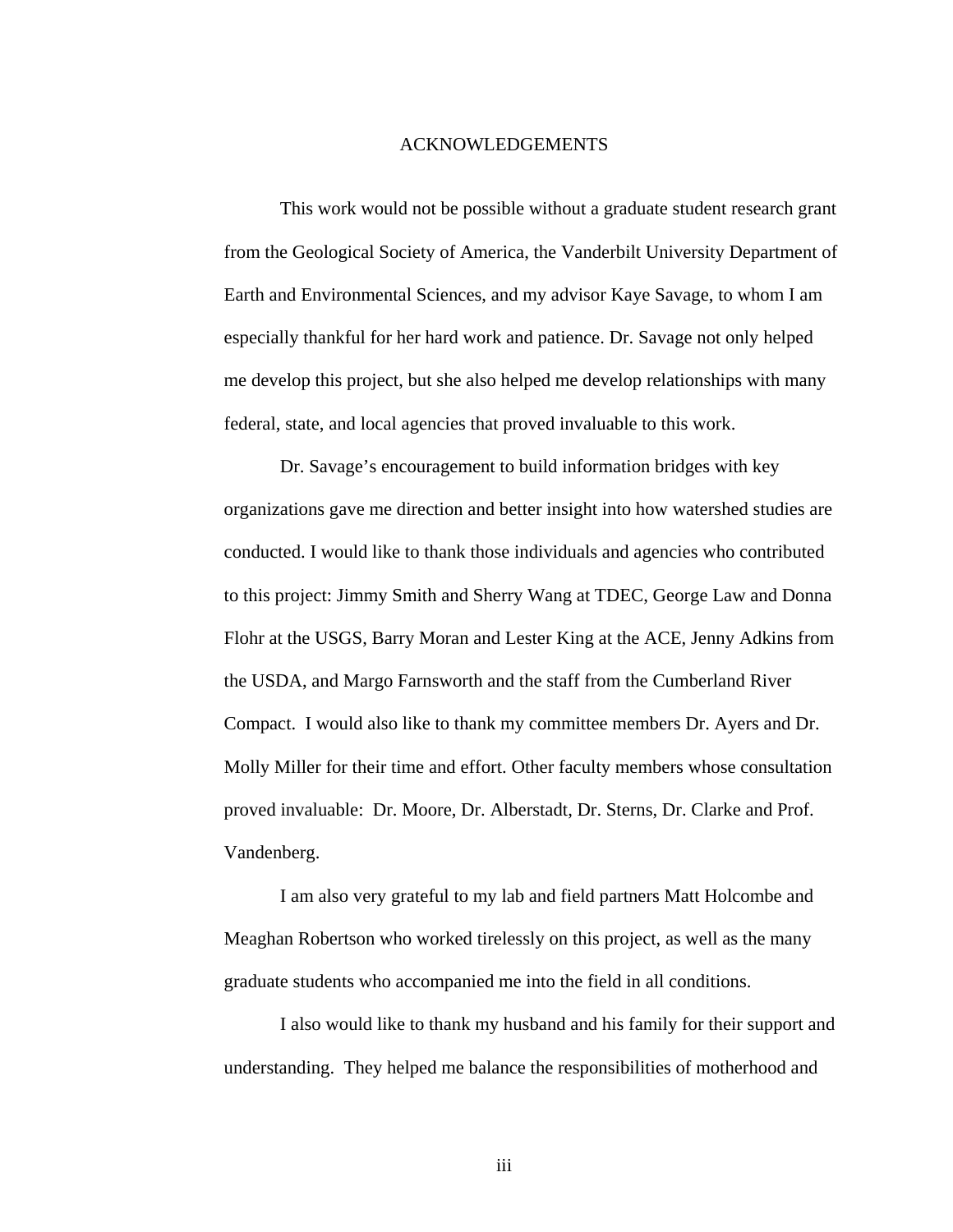scientific inquiry. Patrick took pleasure in spending time with me in the field and took pride in my work. He always believed in me when I did not and has proven that as a team we can accomplish anything.

 Finally, I would like to thank my mother who always said I was the smartest person she knew, and the rest of my family who were always encouraging. If it wasn't for my entire tribe making the effort for my success I would never have gotten so far. Thank you all so very much.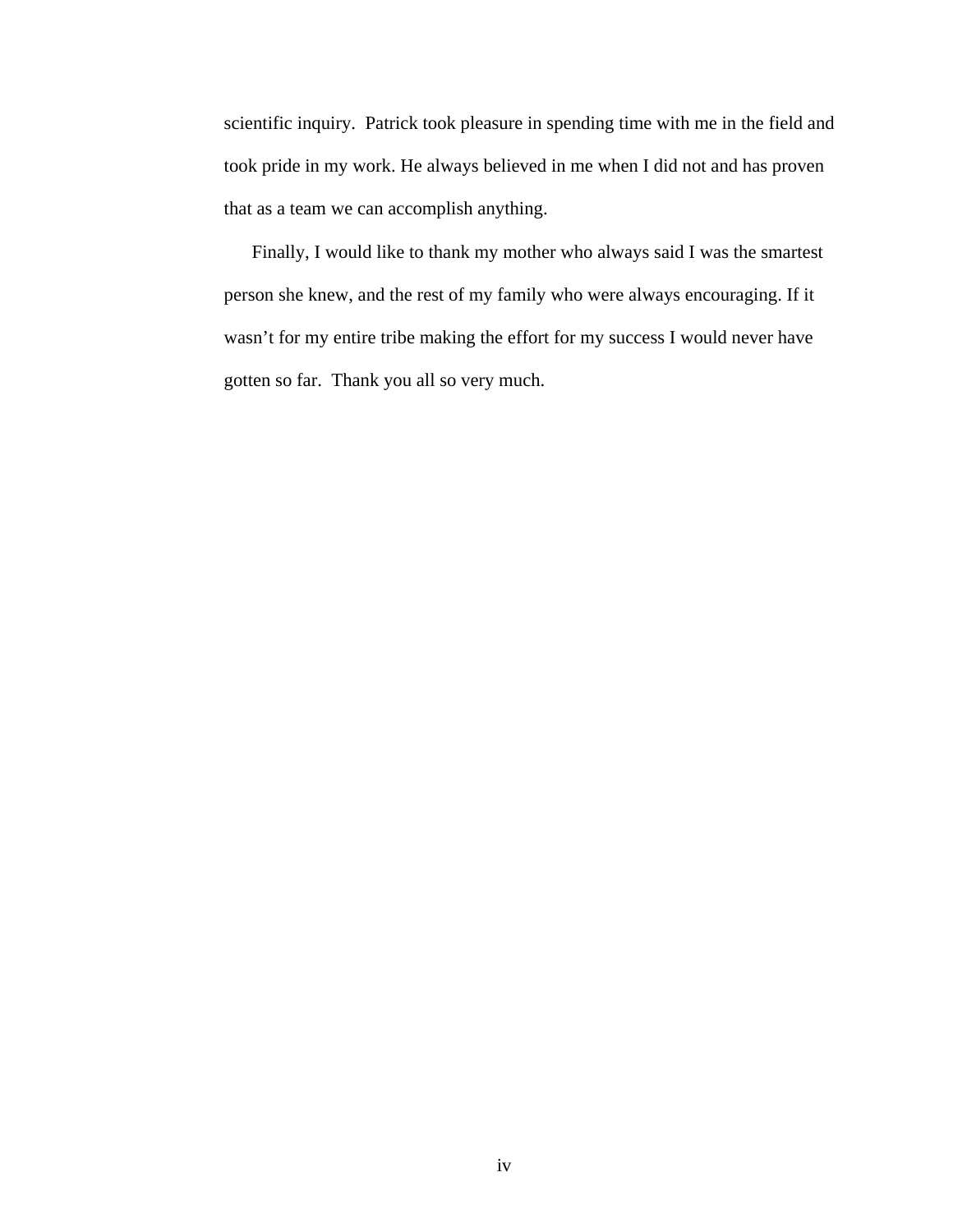## TABLE OF CONTENTS

| Chapter     |  |  |
|-------------|--|--|
| I.          |  |  |
| $_{\rm II}$ |  |  |
|             |  |  |
| Ш           |  |  |
| IV          |  |  |
|             |  |  |
|             |  |  |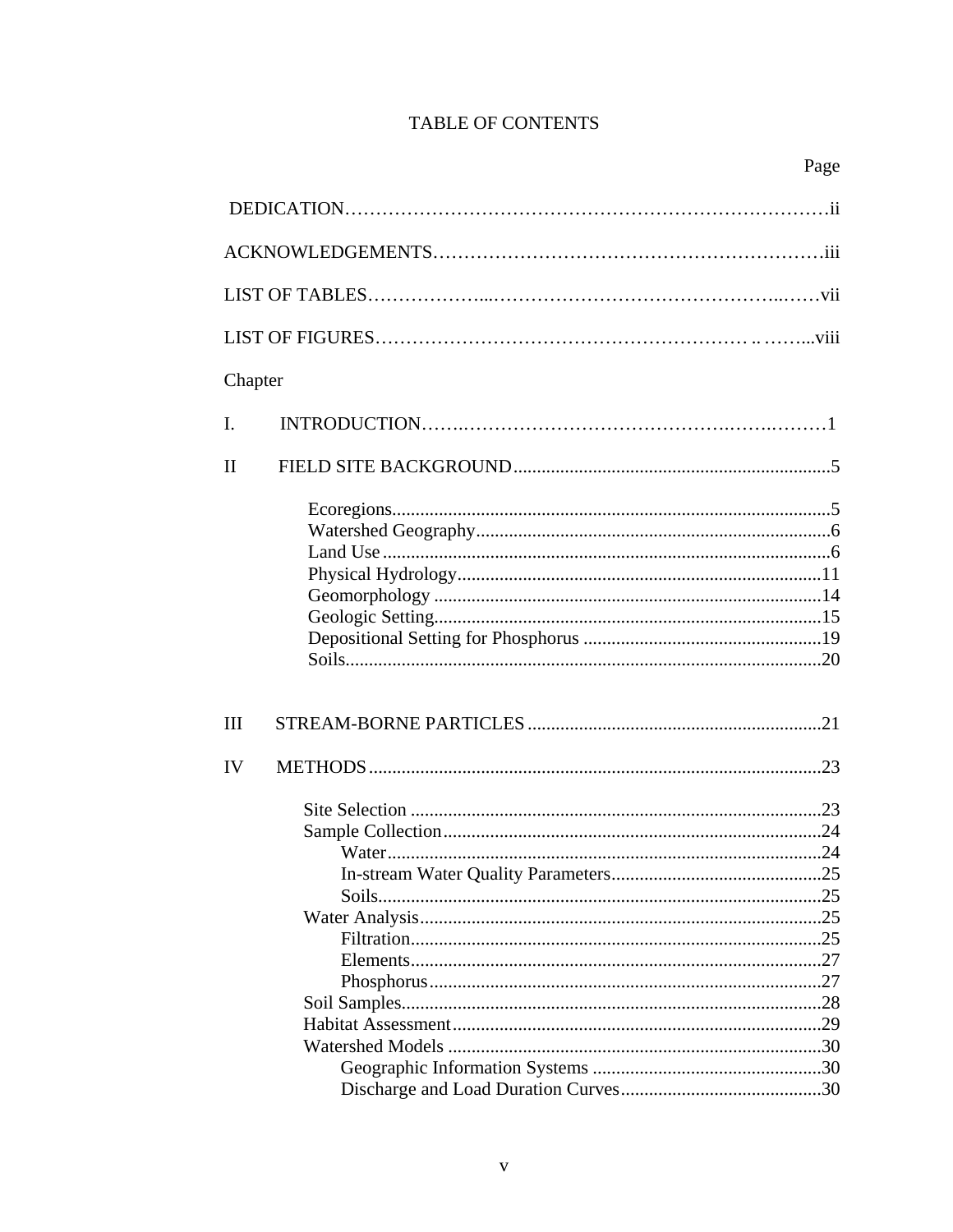| V              |  |
|----------------|--|
|                |  |
|                |  |
|                |  |
|                |  |
|                |  |
|                |  |
|                |  |
| VI             |  |
| <b>VII</b>     |  |
| Appendix       |  |
| $\mathsf{A}$ . |  |
|                |  |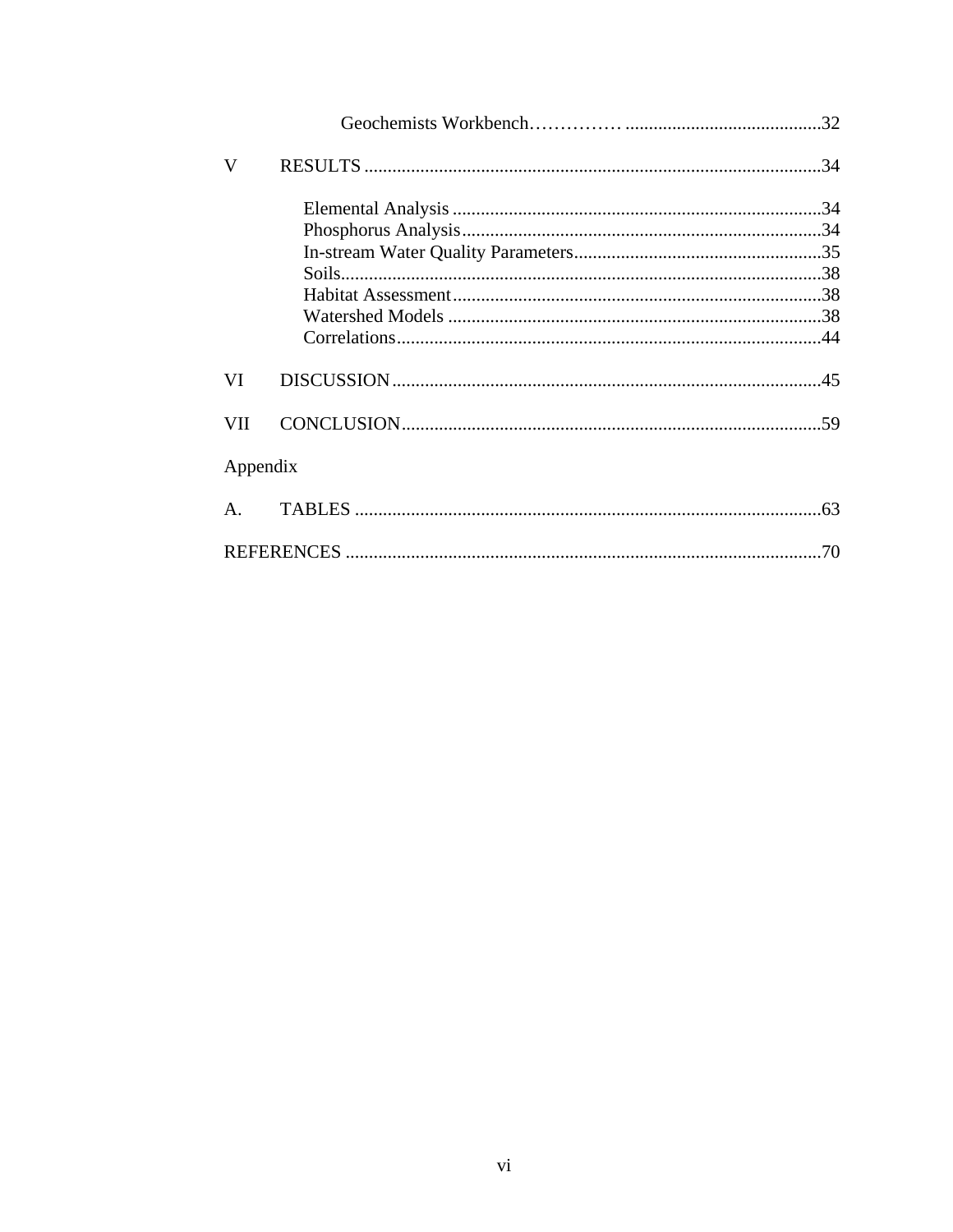## LIST OF TABLES

| Table |                                                                  | Page |
|-------|------------------------------------------------------------------|------|
|       |                                                                  |      |
| 2     |                                                                  |      |
| 3.    |                                                                  |      |
| 4.    |                                                                  |      |
| 5.    |                                                                  |      |
| 6.    |                                                                  |      |
|       |                                                                  |      |
| 8.    |                                                                  |      |
| 9.    |                                                                  |      |
|       | 10. Correlations of Contaminant Concentrations with Discharge 44 |      |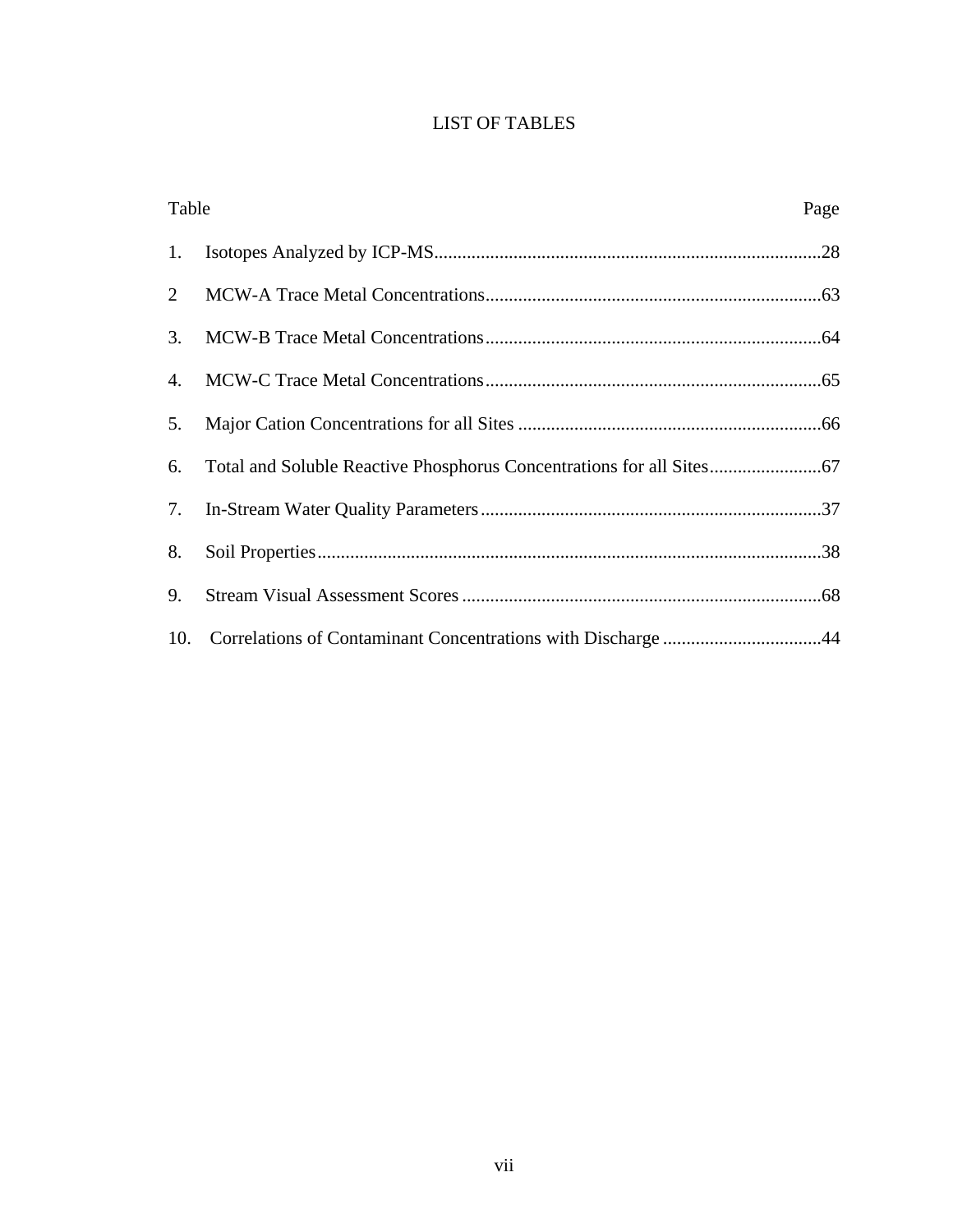## LIST OF FIGURES

| Figure |  | Page |
|--------|--|------|
| 1.     |  |      |
| 2.     |  |      |
| 3.     |  |      |
| 4.     |  |      |
| 5.     |  |      |
| 6.     |  |      |
| 7.     |  |      |
| 8.     |  |      |
| 9.     |  |      |
| 10.    |  |      |
|        |  |      |
| 12.    |  |      |
| 13.    |  |      |
| 14.    |  |      |
|        |  |      |
|        |  |      |
| 17.    |  |      |
| 18.    |  |      |
|        |  |      |
| 20.    |  |      |